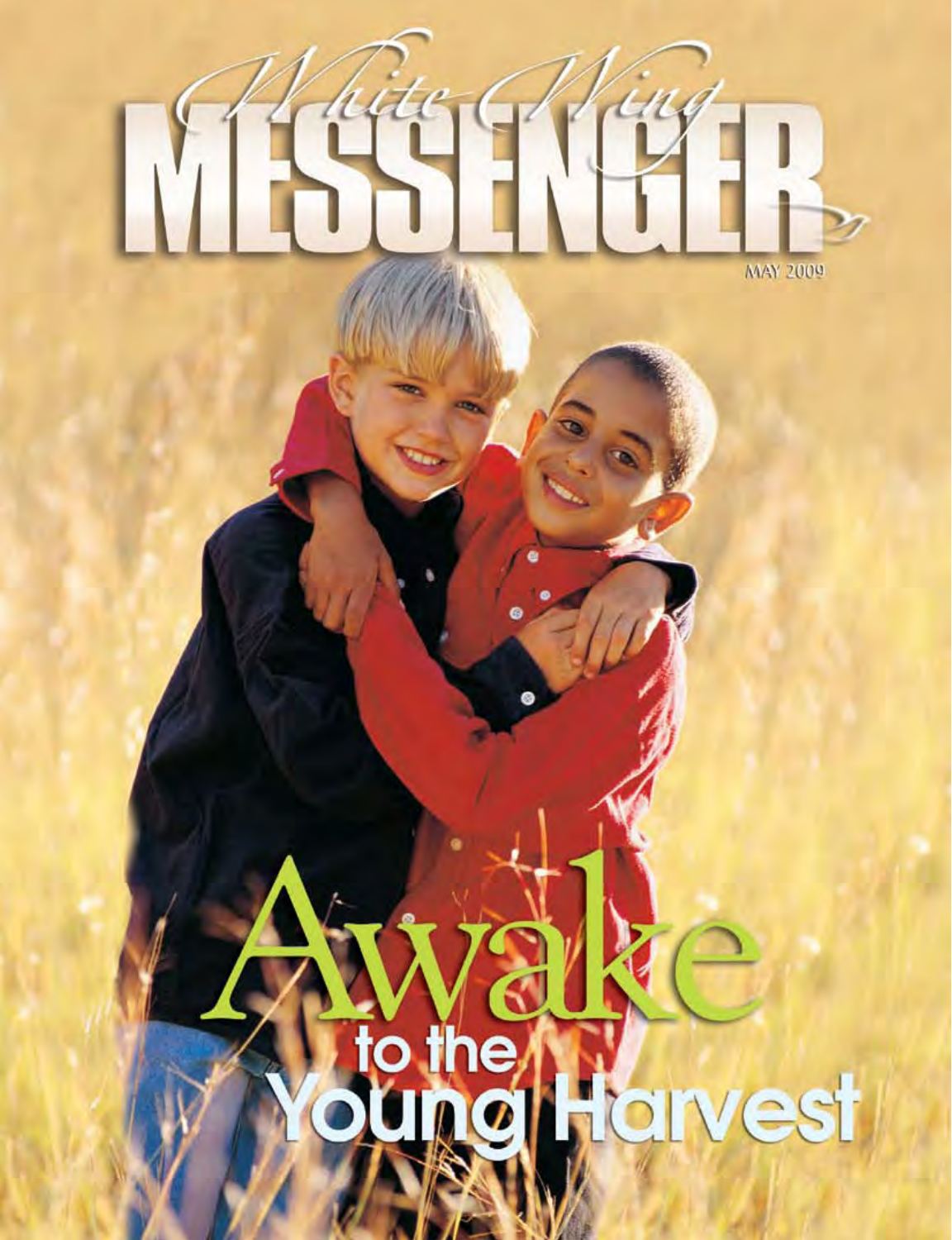

Shaun McKinley Cleveland, Tennessee

## Making It REAL<br>Relevant Ministry to a Young Harvest

Recently, I ordered a new gadget for my computer. When the gadget arrived, I excitedly opened the box and pulled out the instruction manual. When I began to read the manual, I realized that the instructions were written in a language I did not know. Although I would have benefited greatly from using the gadget, it was now irrelevant to me.

In Mark 16:15 (NLT), Jesus commanded us to ". . . go into all the world and preach the Good News to everyone." But, many times, our preaching of the Good News is much like reading instructions that are in another language. The message we are preaching is true, but the method of presentation causes the truth to seem meaningless and irrelevant.

What can we do to make our message relevant to kids?

First, we must gain an understanding of the environment in which our kids live. It is an environment created by family structure, economic conditions, educational experiences, the influence of media, and an easy access to technology. This environment is best described by Walt Mueller, President of the Center for Parent and Youth Understanding, as the "cultural soup that our kids swim in every day."

As we strive to gain understanding through building relationships with kids and their families and through reading current literature on children and youth culture, we will eagerly take the second action step—evaluate and modify our

ministries so that they are relevant to today's kids.

## **From Lecture to Experiential Learning**

If our ministries are to be relevant, we have to ask, "How do kids learn?" In the past, it was thought that kids learned by rote, simply repeating and memorizing information. Children's programs in the church used lecturestyle instruction. As the teacher or minister presented a lesson, the children were expected to sit in their seat, listen to the story, and, at the appropriate time, answer questions reviewing the story.

Educational research, however, makes it very clear that children learn best by doing. In fact, learning by doing increases retention by 80 percent. Therefore, children's ministry has evolved into a more interactive form of ministry where children are actively involved in learning and applying relevant Bible truths. Today's ministries involve children in the Bible lesson, Scripture memorization, and life application through games, drama, music, art, creative writing, learning centers, and more. Children interact with the Bible rather than hearing the Bible read to them.

Rote learning and lecture methods most often focus on knowledge. In the past, children were encouraged to know Bible characters and story facts, and to

memorize the Bible verse. However, an interactive ministry model focuses on application—the Bible lesson, the Scripture memory verse, and every learning activity guide children as they apply Bible truths to their everyday lives.

This focus on application allows children to effectively navigate the "cultural soup" of their environments. They develop an ability to make wise choices based upon biblical truth, regardless of their cultural environment. They become more than just "hearers" of the Word; they become "doers."

As you develop programs, select curriculum, and prepare ministry sessions, ask yourself, "Are the children actively involved in the learning process? Are they being introduced to Bible truths in ways that are relevant to the environment in which they live? Are they learning to apply biblical truths to their everyday lives?"

## **From Segregation to Integration**

Since the latter-half of the 20th century, we've been ministering to kids—Sunday school, children's worship, kids' clubs, and more. These ministry programs provided age-appropriate ministry to kids, and that is important. However, these programs also segregated kids from the life of the congregation.

This segregation created wrong attitudes in both the kids and the congregation. The kids developed the